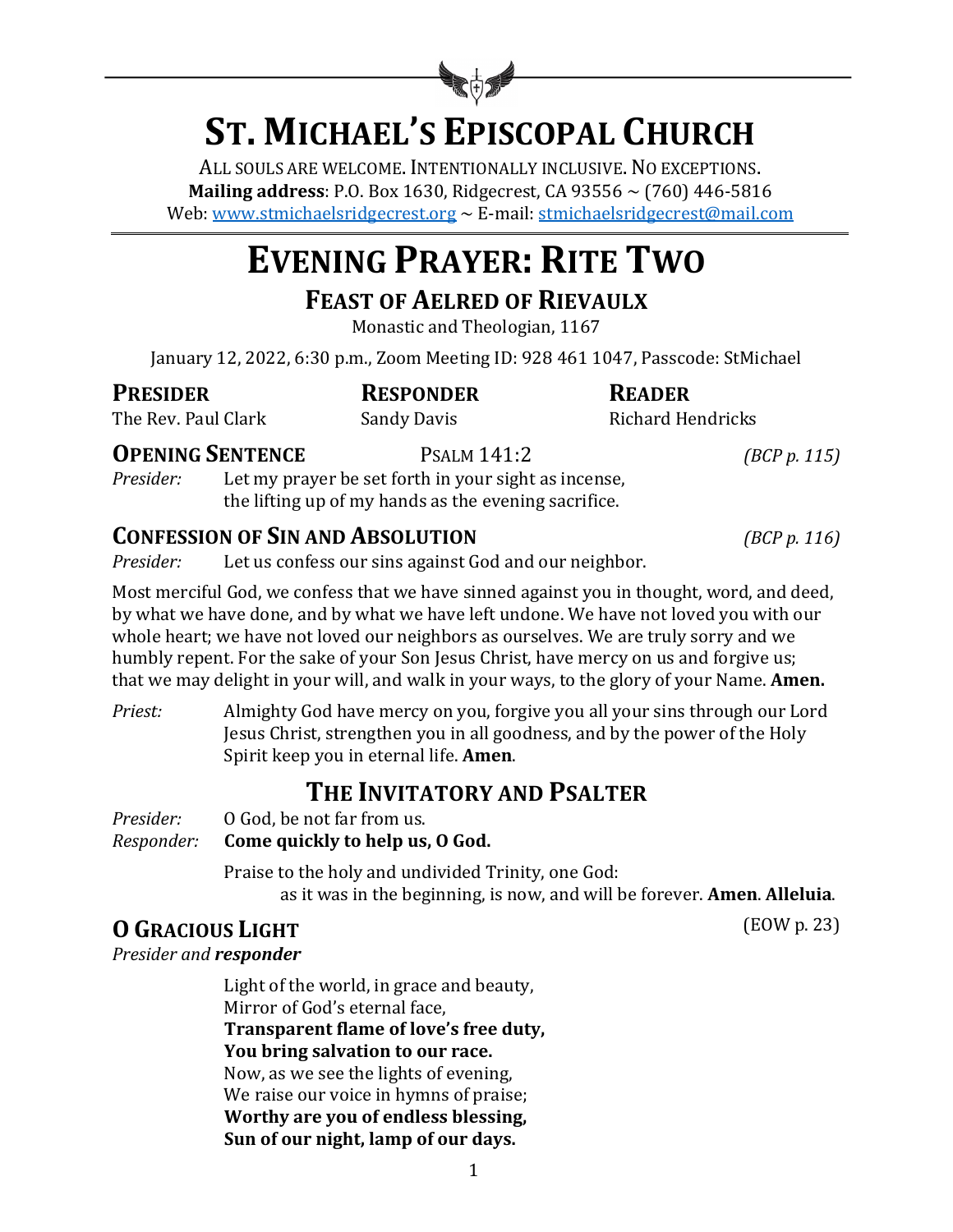

## **PSALM APPOINTED** PSALM 119:1-24 *(BCP p. 763)*

#### *Presider and responder alternate by whole verse.*

- 1 Happy are they whose way is blameless,  $*$ who walk in the law of the LORD!
- 2 Happy are they who observe his decrees \* and seek him with all their hearts!
- 3 Who never do any wrong,  $*$ but always walk in his ways.
- 4 You laid down your commandments, \* that we should fully keep them.
- 5 Oh, that my ways were made so direct  $*$ that I might keep your statutes!
- 6 Then I should not be put to shame, \* **when I regard all your commandments.**
- 7 I will thank you with an unfeigned heart, \* when I have learned your righteous judgments.

#### 8 I will keep your statutes; \* do not utterly forsake me.

9 How shall a young man cleanse his way?  $*$ By keeping to your words.

#### 10 With my whole heart I seek you; \* let me not stray from your commandments.

11 I treasure your promise in my heart, \* that I may not sin against you.

#### 12 **Blessed are you, O LORD;** \* **instruct me in your statutes.**

13 With my lips will I recite  $*$ all the judgments of your mouth.

#### 14 I have taken greater delight in the way of your decrees \* **than in all manner of riches.**

- 15 I will meditate on your commandments \* and give attention to your ways.
- 16 My delight is in your statutes; \* **I** will not forget your word.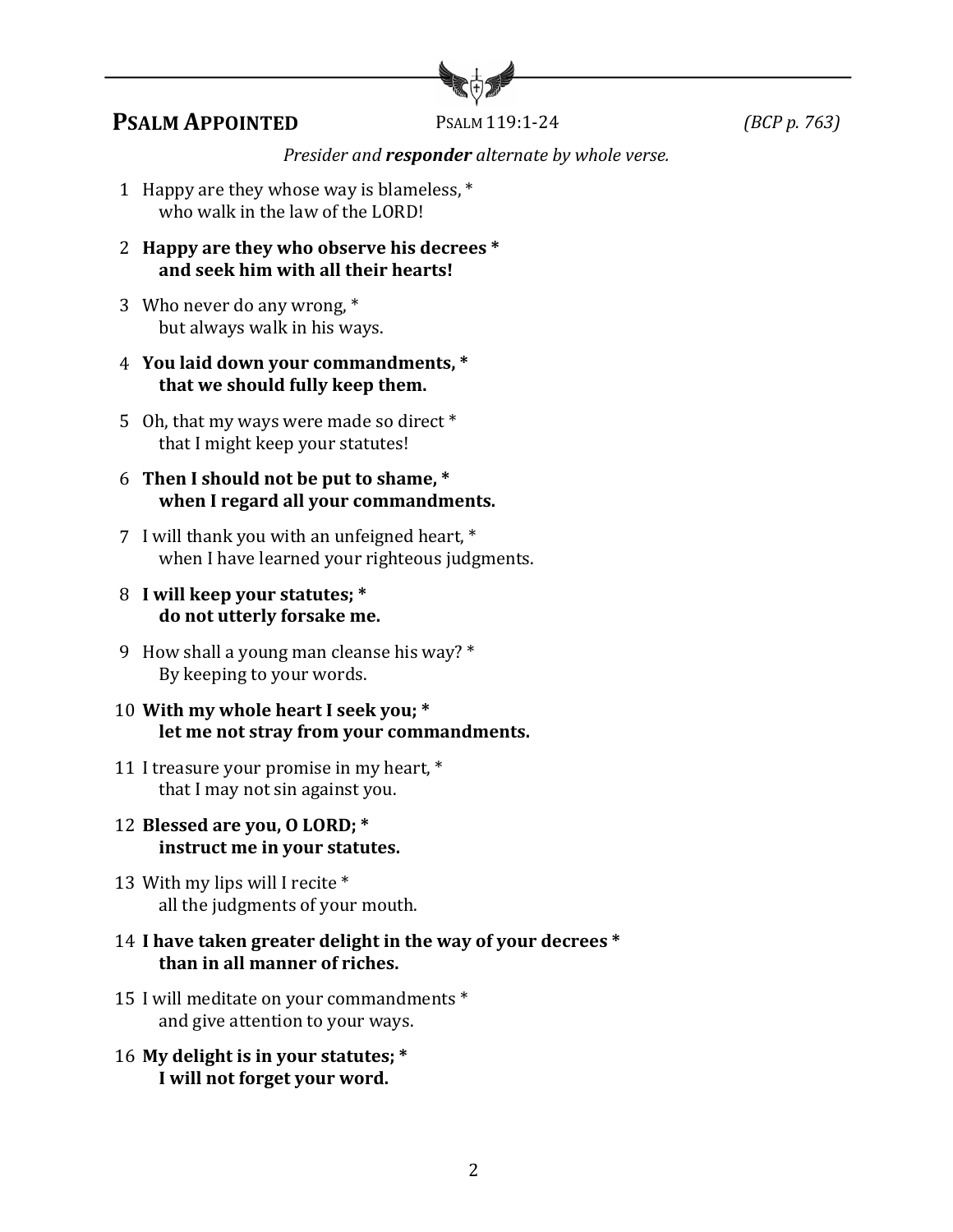17 Deal bountifully with your servant, \* that I may live and keep your word.

#### 18 Open my eyes, that I may see \* the wonders of your law.

19 I am a stranger here on earth;  $*$ do not hide your commandments from me.

#### 20 My soul is consumed at all times \* **with longing for your judgments.**

21 You have rebuked the insolent; \* cursed are they who stray from your commandments!

#### 22 Turn from me shame and rebuke, \* for I have kept your decrees.

23 Even though rulers sit and plot against me,  $*$ I will meditate on your statutes.

#### 24 For your decrees are my delight, \* and they are my counselors.

Praise to the holy and undivided Trinity, one God: as it was in the beginning, is now, and will be forever. Amen.

## **THE READINGS**

## **THE FIRST READING GENESIS 4:1-16** RICHARD HENDRICKS

### A READING FROM THE BOOK OF GENESIS:

Now the man knew his wife Eve, and she conceived and bore Cain, saying, "I have produced a man with the help of the Lord." Next she bore his brother Abel. Now Abel was a keeper of sheep, and Cain a tiller of the ground. In the course of time Cain brought to the Lord an offering of the fruit of the ground, and Abel for his part brought of the firstlings of his flock, their fat portions. And the Lord had regard for Abel and his offering, but for Cain and his offering he had no regard. So Cain was very angry, and his countenance fell. The Lord said to Cain, "Why are you angry, and why has your countenance fallen? If you do well, will you not be accepted? And if you do not do well, sin is lurking at the door; its desire is for you, but you must master it."

Cain said to his brother Abel, "Let us go out to the field." And when they were in the field, Cain rose up against his brother Abel, and killed him. Then the Lord said to Cain, "Where is your brother Abel?" He said, "I do not know; am I my brother's keeper?" And the Lord said, "What have you done? Listen; your brother's blood is crying out to me from the ground! And now you are cursed from the ground, which has opened its mouth to receive your brother's blood from your hand. When you till the ground, it will no longer yield to you its strength; you will be a fugitive and a wanderer on the earth." Cain said to the Lord, "My punishment is greater than I can bear! Today you have driven me away from the soil, and I shall be hidden from your face; I shall be a fugitive and a wanderer on the earth, and anyone who meets me may kill me." Then the Lord said to him, "Not so! Whoever kills Cain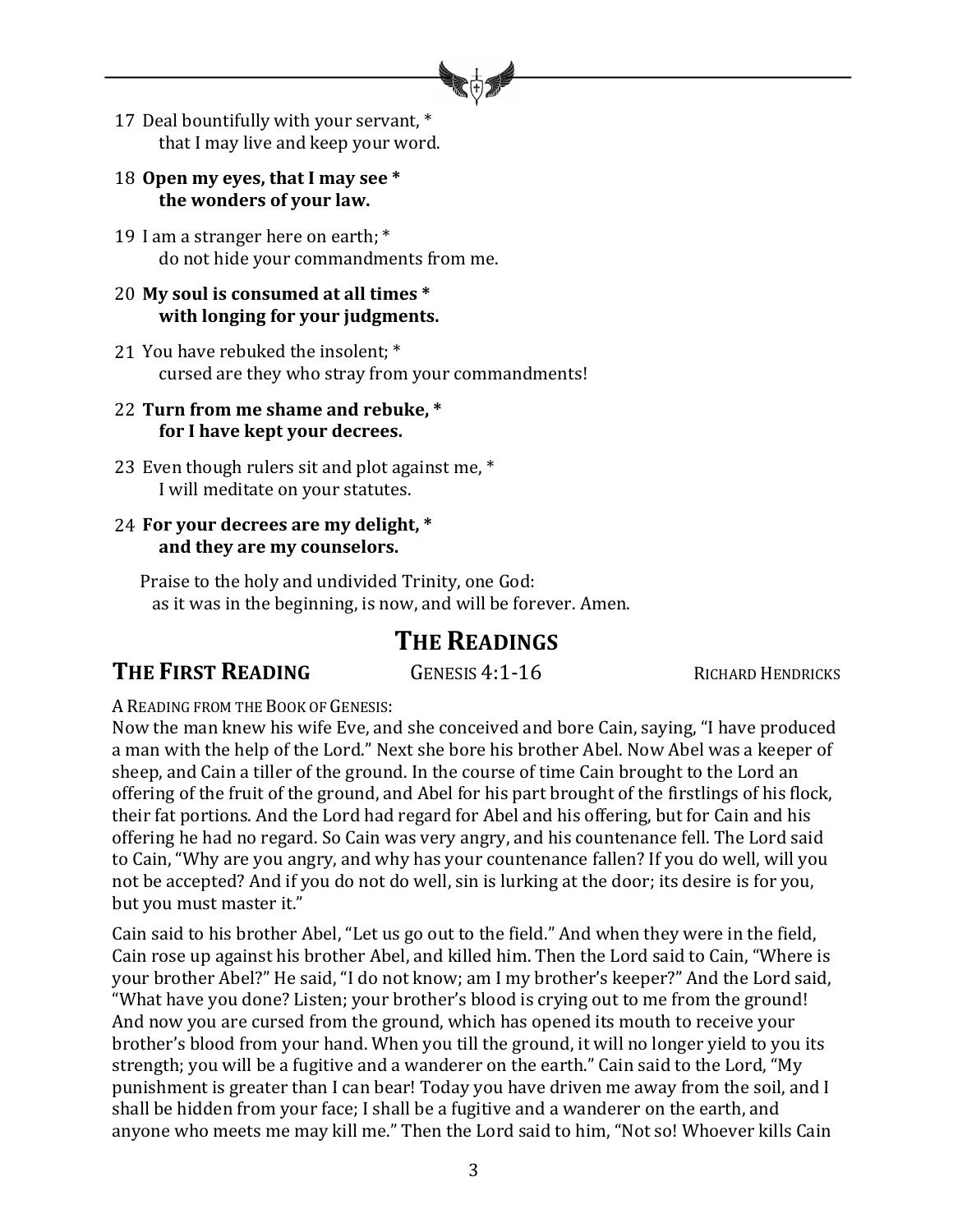will suffer a sevenfold vengeance." And the Lord put a mark on Cain, so that no one who came upon him would kill him. Then Cain went away from the presence of the Lord, and settled in the land of Nod, east of Eden.

*Reader*: Hear what the Spirit is saying to God's people. *Responder:* **Thanks be to God.** 

### **THE SONG OF MARY** LUKE 1:46-55 (EOW p. 27)

*Presider and responder alternate by whole verse.* 

My soul proclaims the greatness of the Lord, my spirit rejoices in you, O God my Savior;  $*$ for you have looked with favor on your lowly servant.

**From this day all generations will call me blessed: \* you, the Almighty, have done great things for me, and holy is your Name.** You have mercy on those who fear you \*

from generation to generation.

### You have shown strength with your arm,  $*$

**and scattered the proud in their conceit,**

Casting down the mighty from their thrones,  $*$ 

and lifting up the lowly.

#### You have filled the hungry with good things,  $*$ **and sent the rich away empty.**

You have come to the help of your servant Israel, \* for you have remembered your promise of mercy,

#### **The promise you made to our forebears, \* to Abraham and his children for ever.**

Praise to the holy and undivided Trinity, one God: as it was in the beginning, is now, and will be forever. Amen.

## **THE SECOND READING JOHN 1:29-42** RICHARD HENDRICKS

A READING FROM THE GOSPEL ACCORDING TO JOHN:

The next day he saw Jesus coming toward him and declared, "Here is the Lamb of God who takes away the sin of the world! This is he of whom I said, 'After me comes a man who ranks ahead of me because he was before me.' I myself did not know him; but I came baptizing with water for this reason, that he might be revealed to Israel." And John testified, "I saw the Spirit descending from heaven like a dove, and it remained on him. I myself did not know him, but the one who sent me to baptize with water said to me, 'He on whom you see the Spirit descend and remain is the one who baptizes with the Holy Spirit.' And I myself have seen and have testified that this is the Son of God."

The next day John again was standing with two of his disciples, and as he watched Jesus walk by, he exclaimed, "Look, here is the Lamb of God!" The two disciples heard him say this, and they followed Jesus. When Jesus turned and saw them following, he said to them, "What are you looking for?" They said to him, "Rabbi" (which translated means Teacher), "where are you staying?" He said to them, "Come and see." They came and saw where he was staying, and they remained with him that day. It was about four o'clock in the afternoon. One of the two who heard John speak and followed him was Andrew, Simon Peter's brother. He first found his brother Simon and said to him, "We have found the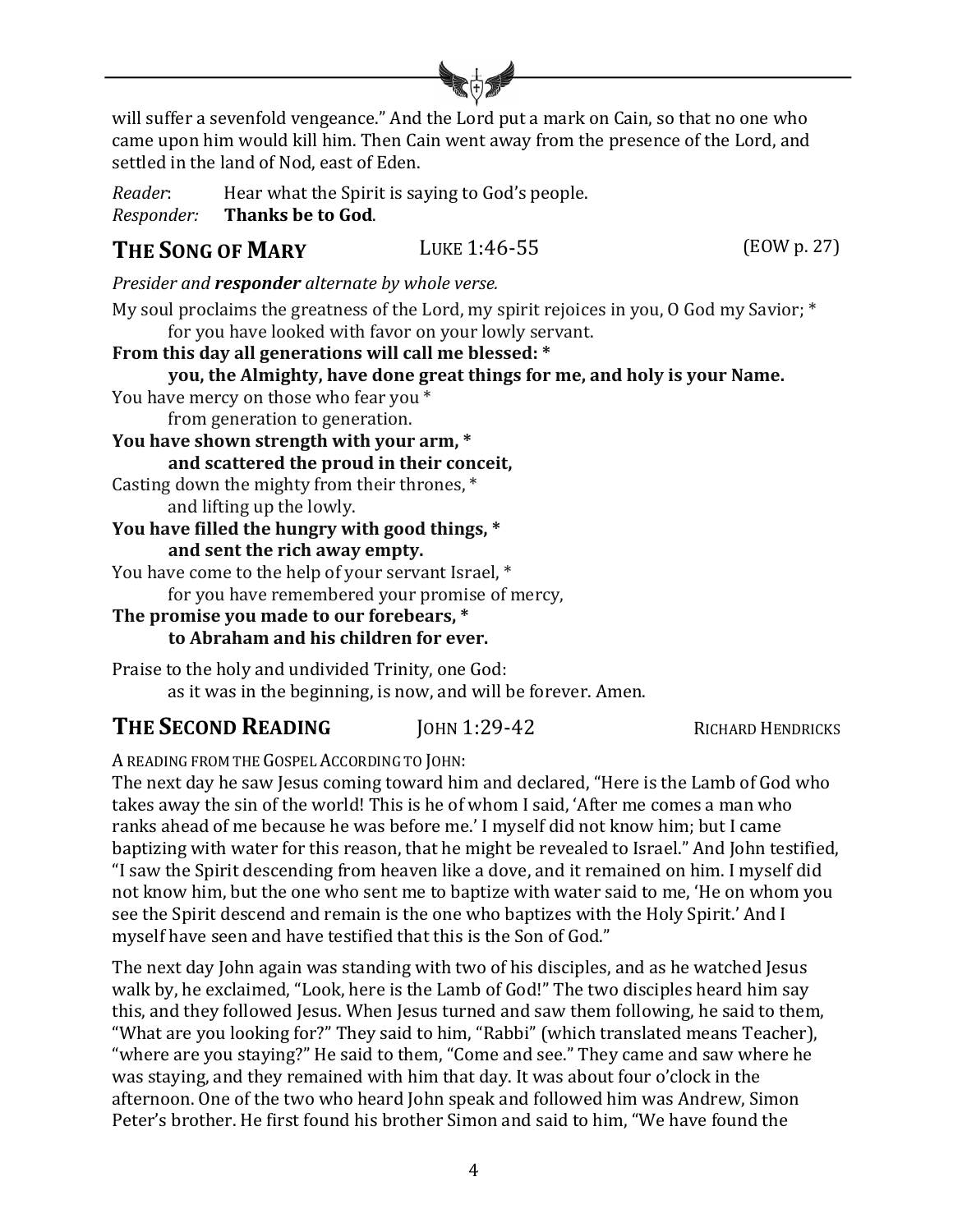Messiah" (which is translated Anointed). He brought Simon to Jesus, who looked at him and said, "You are Simon son of John. You are to be called Cephas" (which is translated Peter).

*Reader*: Hear what the Spirit is saying to God's people. *Responder:* **Thanks be to God**.

**THE SONG OF SIMEON** LUKE 2:29-32 (BCP p. 120)

*Presider and responder alternate by whole verse.* 

Lord, you now have set your servant free \* to go in peace as you have promised; For these eves of mine have seen the Savior, \* **whom you have prepared for all the world to see:** A Light to enlighten the nations,  $*$ and the glory of your people Israel.

**Praise to the holy and undivided Trinity, one God:** as it was in the beginning, is now, and will be forever. Amen.

## **SCRIPTURE DISCUSSION**

## **APOSTLES' CREED** *(BCP p. 120)*

I believe in God, the Father almighty, creator of heaven and earth; I believe in Jesus Christ, his only Son, our Lord.

He was conceived by the power of the Holy Spirit and born of the Virgin Mary.

He suffered under Pontius Pilate, was crucified, died, and was buried.

He descended to the dead. On the third day he rose again.

He ascended into heaven, and is seated at the right hand of the Father.

He will come again to judge the living and the dead.

I believe in the Holy Spirit, the holy catholic Church,

the communion of saints, the forgiveness of sins the resurrection of the body, and the life everlasting. Amen.

**THE PRAYERS**

## **THE LORD'S PRAYER** *(BCP p. 121)*

*Presider:* God be with you. *Responder:* **And also with you.** *Presider:* Let us pray.

Our Father, who art in heaven, hallowed be thy Name, thy kingdom come, thy will be done, on earth as it is in heaven. Give us this day our daily bread. And forgive us our trespasses, as we forgive those who trespass against us. And lead us not into temptation, but deliver us from evil.

For thine is the kingdom, and the power, and the glory, for ever and ever. Amen.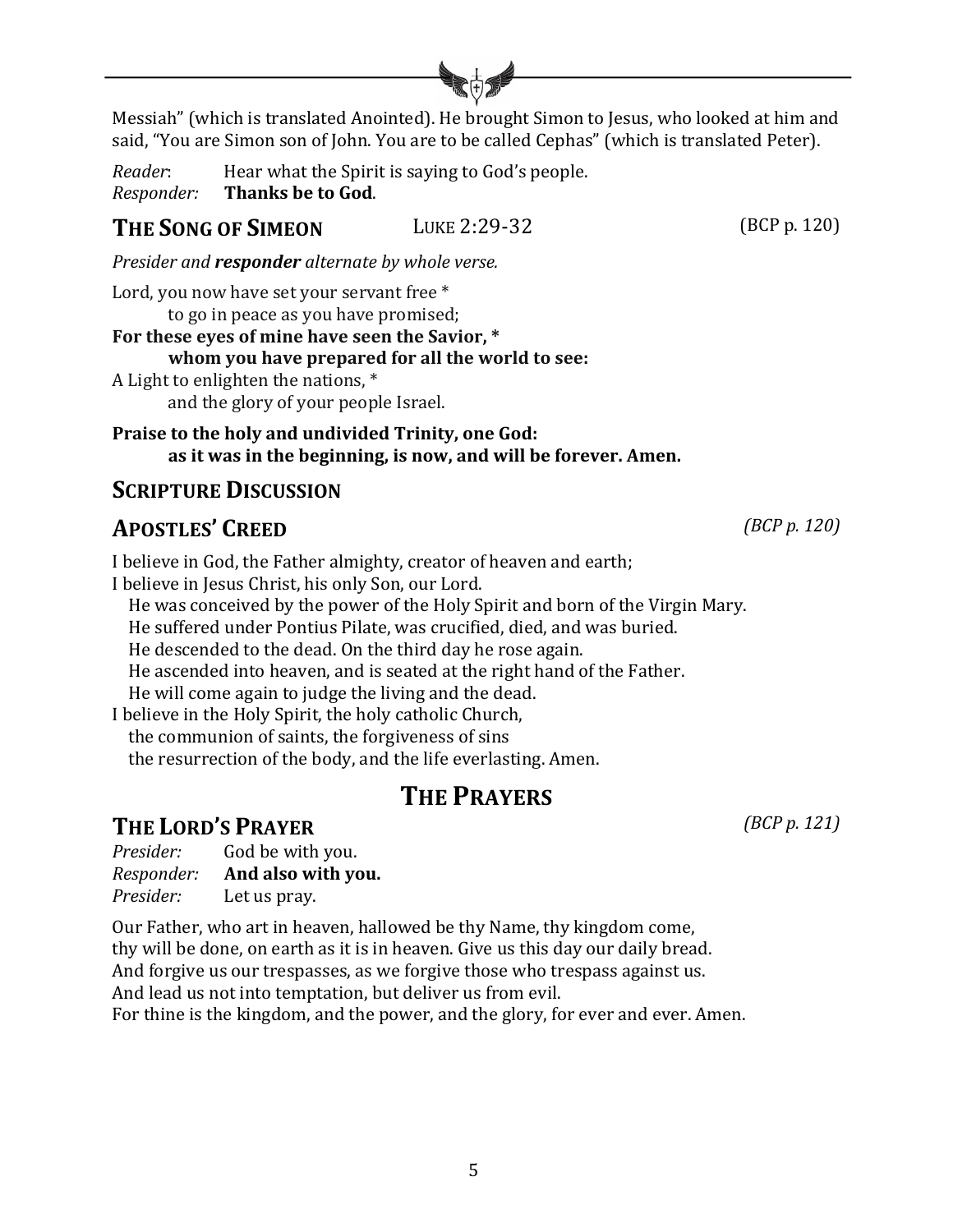## **SUFFRAGES A** *(BCP p. 121)*

- V. Show us your mercy, O Lord;
- R. **And grant us your salvation.**
- V. Clothe your ministers with righteousness;
- R. **Let your people sing with joy.**
- V. Give peace, O Lord, in all the world;
- R. For only in you can we live in safety.
- V. Lord, keep this nation under your care;
- R. And guide us in the way of justice and truth.
- V. Let your way be known upon earth;
- R. **Your saving health among all nations.**
- V. Let not the needy, O Lord, be forgotten;
- R. Nor the hope of the poor be taken away.
- V. Create in us clean hearts, O God;
- R. And sustain us by your Holy Spirit.

## **THE COLLECT OF THE DAY** AELRED OF RIEVAULX *(LFF p. 39)*

Grant to your people, Almighty God, a spirit of mutual affection; that, following the example of your servant Aelred of Rivaulx, we might know the love of Christ in loving one another; through the same Jesus Christ our Lord, who lives and reigns with you and the Holy Spirit, one God, now and forever. **Amen.** 

## **A COLLECT FOR THE PRESENCE OF CHRIST** *(BCP p. 124)*

Lord Jesus, stay with us, for evening is at hand and the day is past; be our companion in the way, kindle our hearts, and awaken hope, that we may know you as you are revealed in Scripture and the breaking of bread. Grant this for the sake of your love. **Amen**.

## **A PRAYER FOR MISSION** *(BCP p. 124)*

O God and Father of all, whom the whole heavens adore: Let the whole earth also worship you, all nations obey you, all tongues confess and bless you, and men and women everywhere love you and serve you in peace; through Jesus Christ our Lord. Amen.

*Presider:* Are there any prayers or thanksgivings you wish to offer? *The people may offer their intercessions and thanksgivings.* 

## **A PRAYER OF ST. CHRYSOSTOM** *(BCP p. 126)*

Almighty God, you have given us grace at this time with one accord to make our common supplication to you; and you have promised through your well-beloved Son that when two or three are gathered together in his Name you will be in the midst of them: Fulfill now, O Lord, our desires and petitions as may be best for us; granting us in this world knowledge of your truth, and in the age to come life everlasting. **Amen**.

*Presider* Let us bless the Lord.

**Responder Thanks be to God.** 

**CLOSING SENTENCE** 2 CORINTHIANS 13:14 *(BCP p. 126)* 

The grace of our Lord Jesus Christ, and the love of God, and the fellowship of the Holy Spirit, be with us all evermore. **Amen**.